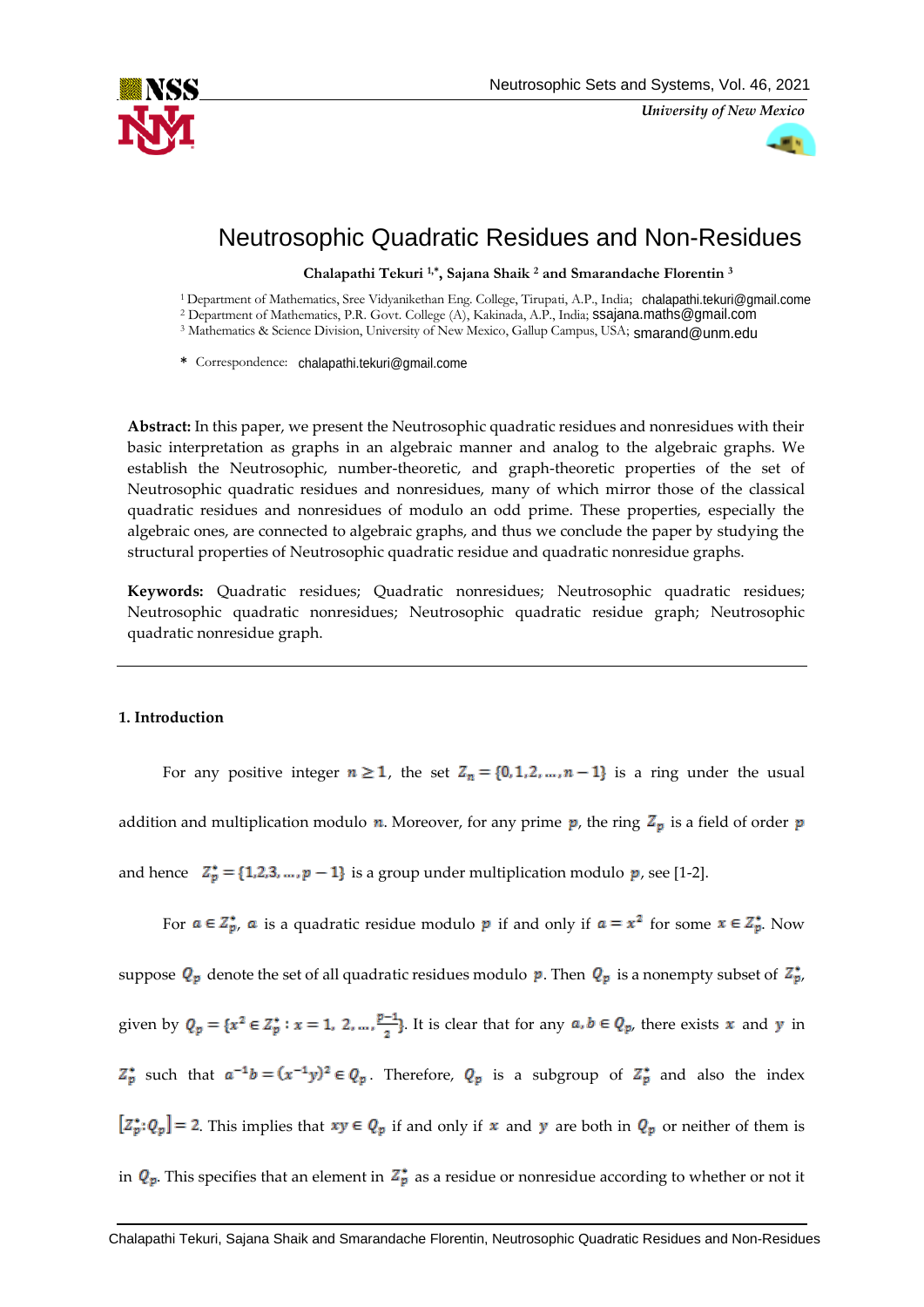is a quadratic residue modulo  $p$ . In particular, the set of all quadratic nonresidues modulo  $p$  in  $\mathbb{Z}_p^*$ is denoted by  $\overline{Q_p}$ . Hence  $|Q_p| = |\overline{Q_p}| = \frac{p-1}{2}$ . So,  $Q_p$  is the normal subgroup and  $\overline{Q_p}$  is the only nonempty subset of  $Z_p^*$  whose orders are equal. For more information about  $Q_p$  and  $\overline{Q_p}$ , reader refer [3].

Much of the specific power and utility of modern mathematics arises from its abstraction of important features similar to various circumstances and illustrations. But many sets and systems we encounter have a usual addition and multiplication defined on their elements. These operations often satisfy a few common properties that we want to isolate and study. Besides the obvious illustrations in different number systems and algebraic systems, we can operate polynomials, functions, matrices, etc. Studying the algebraic structure of groups, rings, and fields based on number theoretic and combinatorial properties has caught the interest of many researchers order the last decades. Recently, algebraic systems associated with neutrosophic elements and sets [4] seem to be more interesting and active area compare to those associated with classical algebraic structures.

For instance, the Neutrosophic set  $N(\mathbb{Z}_p^*, I)$  is generated by the multiplicative group  $\mathbb{Z}_p^*$  and the

neutrosophic unit element  $I(I^2 = I$  and  $I^{-1}$  does not exist), that is,  $N(Z_p^*, I)$  or equivalently

 $N(Z_p^*) = \langle Z_p^*, I \rangle = Z_p^* \cup Z_p^*I$ , where p is prime. This is a Neutrosophic group [5] concerning

Neutrosophic multiplication  $(al)(bl) = abI$  for every  $al, bl \in N(\mathbb{Z}_p^*, I)$ .

The concept of the Neutrosophic graph of Neutrosophic structures was first introduced by Vasanth Kandasamy and Smarandache [6], but this work was mostly concerned with the basic properties of Neutrosophic algebraic structures. Recently, the authors Chalapathi and Kiran studied the Neutrosophic graphs [5] of finite groups. The Neutrosophic graph of a finite group  $\bm{G}$ , which is denoted by  $N\epsilon(G, I)$ , is an undirected simple graph whose vertices are elements of the neutrosophic group  $N(G)$  with two distinct vertices x and y which are adjacent if and only if either  $xy = x$  or

$$
xy = y
$$

In 1879, author Cayley considered the Cayley graph for finite groups. After that, a lot of research has been done on various families of Cayley graphs. For instance, Quadratic residue Cayley graphs [7], Quartic residue Cayley graphs [8]. Many researchers exist in the literature on Cayley graphs quadratic residues on odd prime and prime power modules. The authors studied quadratic residues modulo  $2^n$  Cayley graphs in [9]. In this paper, we will focus on Neutrosophic quadratic residues and their corresponding algebraic graphs, which are not Cayley graphs.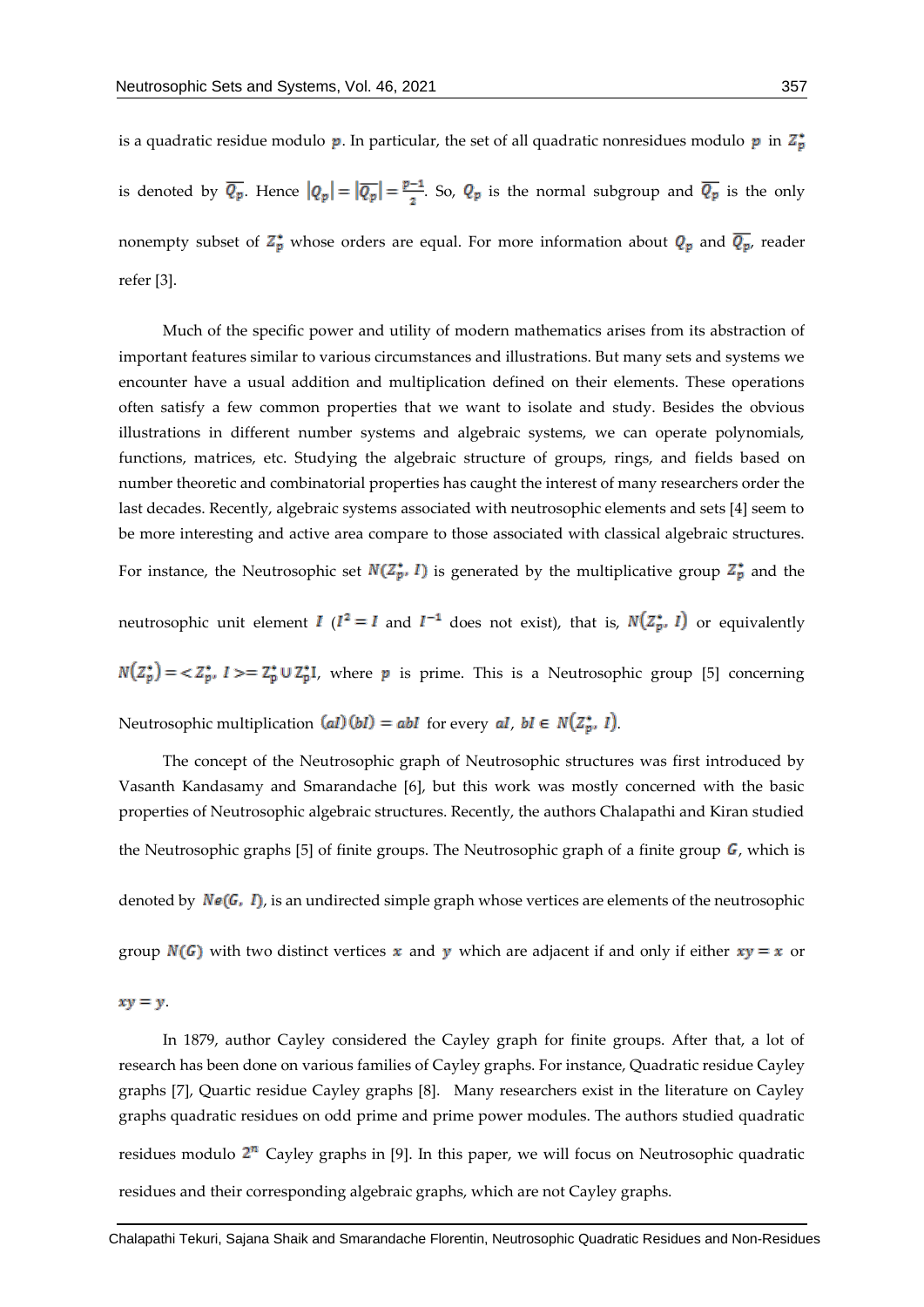#### **2. Neutrosophic Quadratic and Non Quadratic Residues**

In this section, for convenience and also for later use, we define some definitions and notations concerning integers modulo an odd prime  $p$ , and Neutrosophic quadratic and nonquadratic residue modulo *p*.

First, we recall some results about neutrosophic groups from [5]. **Theorem 2.1:** 

- 1.  $Z_p^*I = \{aI : a \in Z_p^*\}$
- 2.  $N(Z_p^*) = Z_p^* \cup Z_p^* l$ , where  $Z_p^* \cap Z_p^* l = \emptyset$

**Theorem 2.2:** Let  $\mathbb{Z}_p^*$  be a finite group with respect to multiplication modulo  $\mathbf{n}$ . Then

- 1.  $|Z_p^*| = p 1$  and  $|Z_p^*I| = p 1$
- 2.  $|N(Z_n^*)| = 2(p-1)$

Let  $al \in N(Q_p)$ . Then al is a neutrosophic quadratic residue modulo p if and only if  $aI = (xI)^2$  for some  $xI \in Z_p^*I$ . Now suppose  $N(Q_p)$  denote the set of all neutrosophic quadratic residues modulo **p** . Then  $Q_pI$  is a nonempty subset of  $N(Z_p^*)$  given by  $Q_p I = \{(xI)^2 \in N(Z_p^*) : x = 1, 2, ..., \frac{p-1}{2}\}.$ 

Further, if for any  $al$ ,  $bl \in Q_p l$ , then  $al = (xI)^2$  and  $bl = (yI)^2$  for some  $xI, yI \in Z_v^*I$ , so  $(al)(bl) = (xyI)^2 \in Q_vI$ 

Hence  $Q_pI$  is a neutrosophic subgroup of  $N(Z_p^*) = Z_p^* \cup Z_p^*I$  with neutrosophic index, by the Theorem 2.1.

$$
[N(Z_p^*) : Q_p I] = \frac{|N(z_p^*)|}{|Q_p I|} = \frac{2(p-1)}{\left(\frac{p-1}{2}\right)} = 4.
$$

Similarly, the set of all neutrosophic quadratic non-residues modulo  $p$  in  $\mathbb{Z}_p^* I$  is denoted by

$$
\overline{Q_p I} \text{ with } |Q_p I| = |\overline{Q_p I}| = \frac{p-1}{2}.
$$

**Example 2.3:** The following shortlist shows that the Neutrosophic quadratic and nonquadratic residues modulo  $3, 5, 7$ , respectively.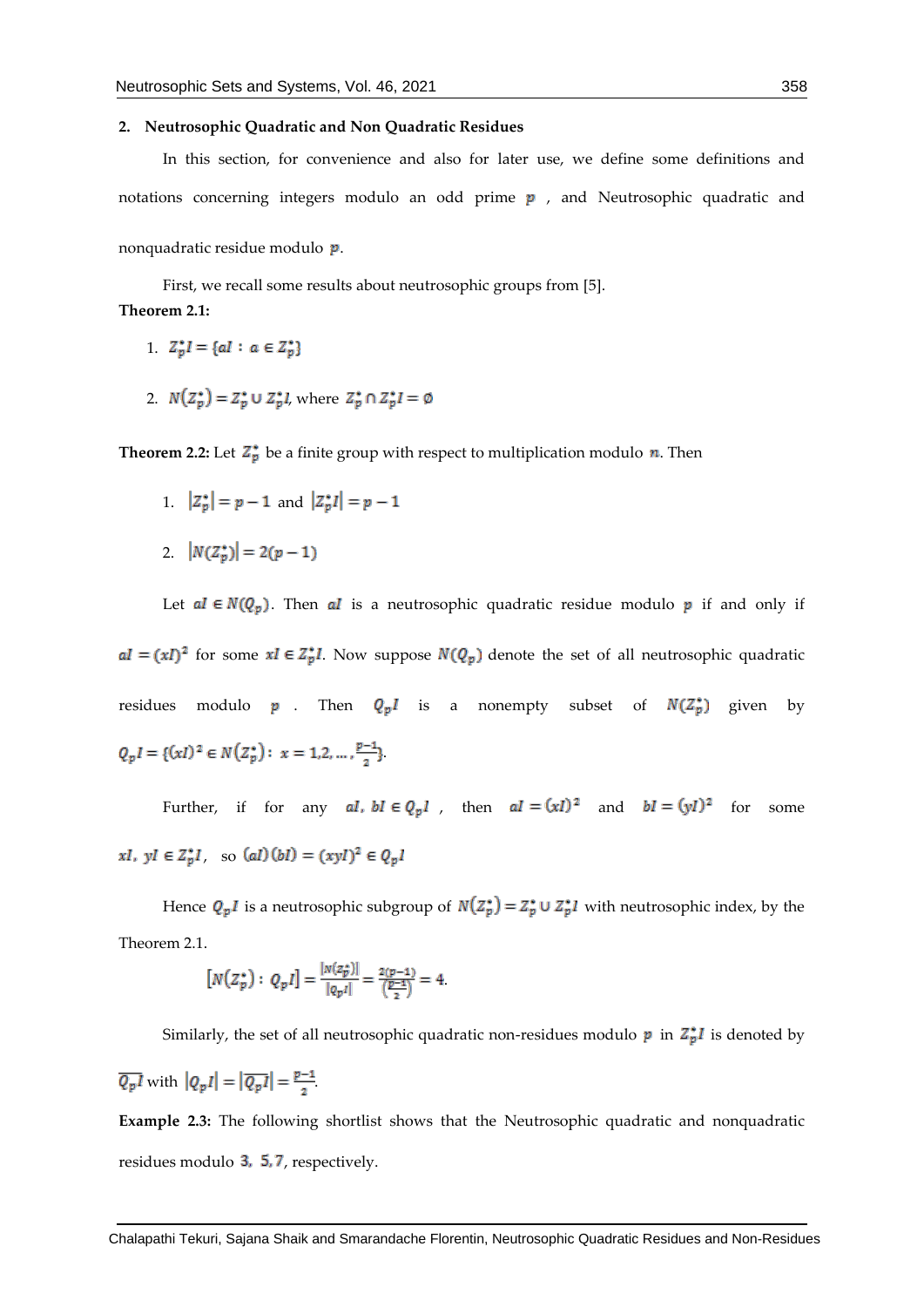$$
N(Q_3, I) = \{1, I\},
$$
  
\n
$$
N(\overline{Q_3}, I) = \{2, 2I\},
$$
  
\n
$$
N(Q_5, I) = \{1, 4, I, 4I\},
$$
  
\n
$$
N(\overline{Q_5}, I) = \{2, 3, 2I, 3I\},
$$
  
\n
$$
N(Q_7, I) = \{1, 3, 4, 5, 9, I, 3I, 4I, 5I, 9I\},
$$
  
\n
$$
N(\overline{Q_7}, I) = \{2, 6, 7, 8, 10, 2I, 6I, 7I, 8I, 10I\}
$$

From the above example, we observe the following:

$$
N(Q_p, I) = Q_p \cup Q_p I \text{ and } N(\overline{Q_p}, I) = \overline{Q_p} \cup \overline{Q_p} I. \text{ In particular,}
$$
  

$$
|N(Q_p, I)| = |Q_p| + |Q_p I| = \frac{p-1}{2} + \frac{p-1}{2} = p - 1 \text{ and}
$$
  

$$
|N(\overline{Q_p}, I)| = |\overline{Q_p}| + |\overline{Q_p}I| = \frac{p-1}{2} + \frac{p-1}{2} = p - 1.
$$

**Theorem 2.4:** Given  $p > 2$ ,  $N(W_p^*, I) = W_p^* \cup W_p^* I$ , is the neutrosophic prime subgroup of  $N(Z_p^*, I)$ , where  $W_p^* = \{1, p - 1\}$ .

**Proof:** It is clear from the well-known result that  $W_p^*$  is a subgroup of the group  $Z_p^*$ , because  $(p-1)^2 \equiv 1 \pmod{p}$ 

## **Theorem 2.5: Fundamental Theorem of Neutrosophic Quadratic Residues Modulo**

For each  $p > 2$ , we have the neutrosophic quotient group  $\frac{N(Z_p^*, I)}{N(W_p^*, I)}$  is isomorphic to the neutrosophic group  $N(Q_p, I)$ .

**Proof:** For any  $p > 2$ , we have  $(p-1)^2 \equiv 1 \pmod{p}$  and  $((p-1)I)^2 \equiv I \pmod{p}$ . Therefore,  $N(W_p^*, 1) = \{1, p-1, I, (p-1)I\}$  is a neutrosophic subgroup of  $N(Z_p^*, 1)$ . So, there exists a Neutrosophic quotient group  $\frac{N(\mathbb{Z}_{p}^{*}, I)}{N(W_{p}^{*}, I)}$ . Now we claim that  $\frac{N(\mathbb{Z}_{p}^{*}, I)}{N(W_{p}^{*}, I)} \cong N(Q_{p}, I)$ . For this, we define a

map  $\Psi: N(\mathbb{Z}_p^*, I) \to N(Q_p, I)$  by the relation

$$
\Psi(x) = \begin{cases} x^2, & \text{if } x \in Z_p^* \\ (xI)^2, & \text{if } xI \in Z_p^* \end{cases}
$$

Clearly,  $\Psi$  is a well-defined group and Neutrosophic group homomorphism, because  $(ab)^2=a^2b^2,\ \forall\ a,\ b\in Z_p^*\ \text{ and }\ ((al)(bl))^2=(al)^2(bl)^2,\ \forall\ al,\ bl\in Z_p^*l$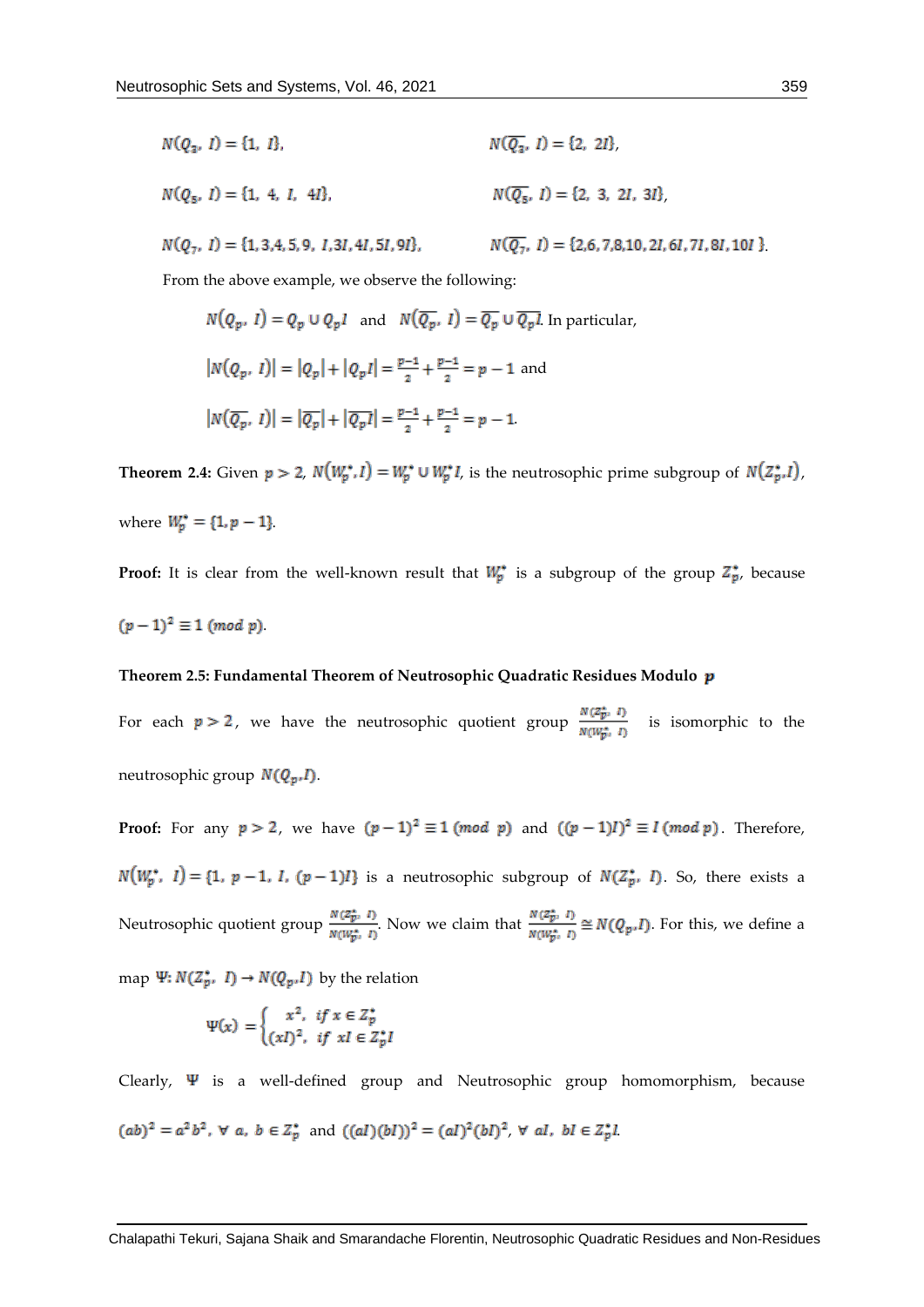Now to find a kernel of  $\Psi$ . If  $x \in \mathbb{Z}_p^*$ , then by the definition of kernel of group (classical) homomorphism,

$$
K = \{x \in Z_p^* : x^2 = 1\}
$$

$$
= \{1, -1\}
$$

$$
= \{1, p - 1\}.
$$

Similarly, if  $xI \in Z_p^*I$ , then by the definition of a kernel of a Neutrosophic group homomorphism,

$$
K^{'} = \{xI \in Z_p^*I : (xI)^2 = I\}
$$

$$
= \{I, -I\}
$$

$$
= \{I, (p-1)I\}.
$$

Hence,  $Ker \Psi = K \cup K$ 

$$
= \{1, p-1, I, (p-1)I\}
$$

$$
= N(W_p^*, I)
$$

Finally, to find image of  $\Psi$ .

$$
Im (\Psi) = {\Psi(x) \in N(Z_p^*, 1) : x \in N(Z_p^*, 1)}
$$
  
= {x<sup>2</sup>  $\in$  Z<sub>p</sub><sup>\*</sup> : x  $\in$  Z<sub>p</sub><sup>\*</sup>} ∪ {(xI)<sup>2</sup>  $\in$  Z<sub>p</sub><sup>\*</sup>I : xI  $\in$  Z<sub>p</sub><sup>\*</sup>I}  
= Q<sub>p</sub> ∪ Q<sub>p</sub>I  
= N(Q<sub>p</sub>, I).

By the fundamental theorem of a Neutrosophic group homomorphism,  $\frac{N(Z_p^*,I)}{Ker \Psi} \cong Im(\Psi)$ . This shows

that 
$$
\frac{N(\mathbb{Z}_{p}^{*}, I)}{N(W_{p}^{*}, I)} \cong N(Q_{p}, I).
$$

**Remark 2.6:**  $x \in N(\mathbb{Z}_p^*, I)$  is a Neutrosophic quadratic residue if and only if  $x \in Im(\Psi)$ , otherwise,

it is called neutrosophic quadratic residue modulo  $p$ .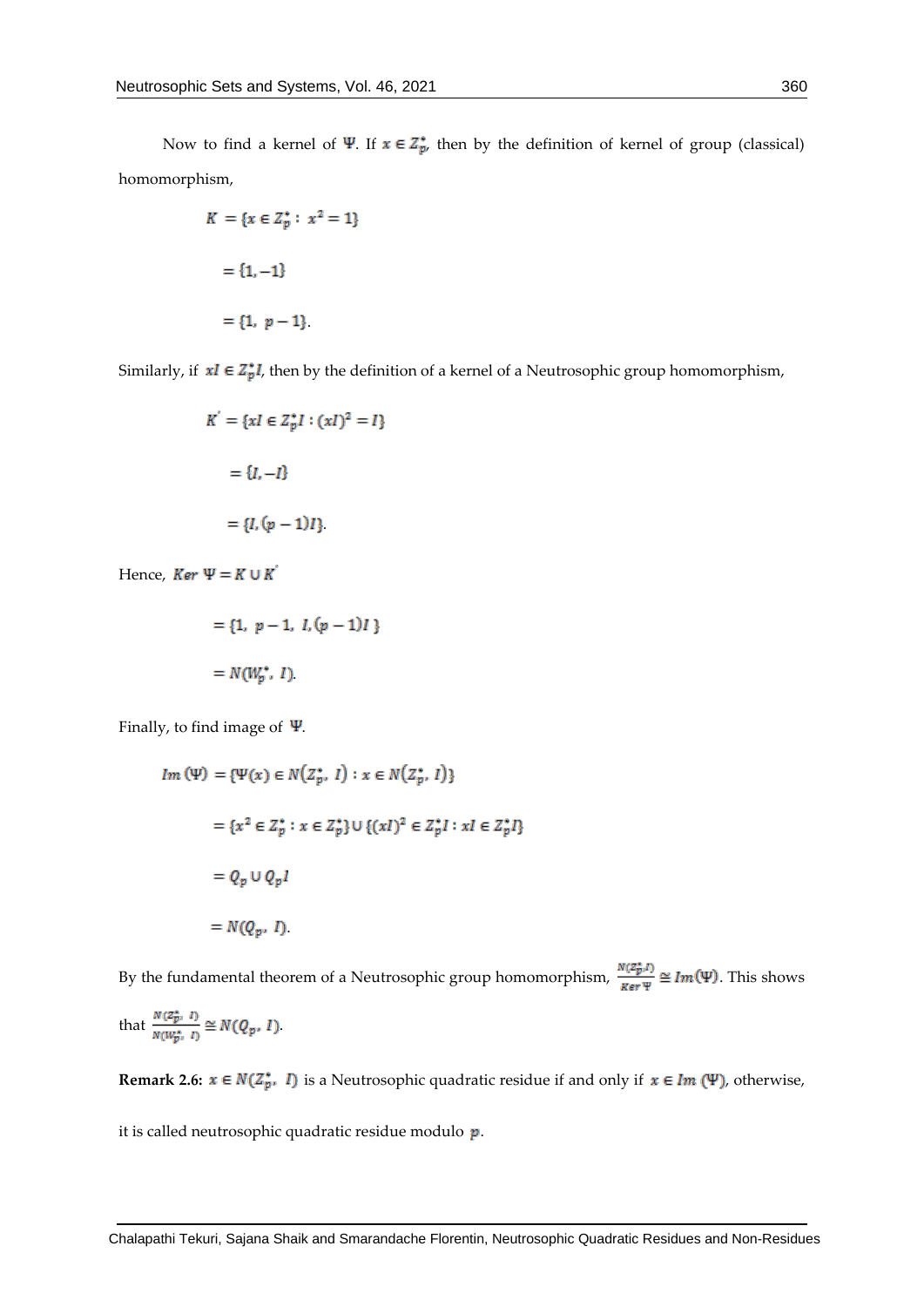**Example 2.7:** For the prime  $p = 5$ , we have  $Z_5^* = \{1, 2, 3, 4\}$ ,  $N(Z_5^*, 1) = \{1, 2, 3, 4, 1, 21, 31, 41\}$ ,  $W_5^* = \{1, 4\}$ ,  $N(W_5^*, 1) = \{1, 4, I, 4I\}$ ,  $\frac{N(z_5^*, 1)}{N(W_5^*, 1)} = \{N(W_5^*, 1), 2N(W_5^*, 1), 3N(W_5^*, 1), 4N(W_5^*, 1), 4N(W_5^*, 1)\}$  $IN(W_5^*, I), 2I \; N(W_5^*, I), 3I \; N(W_5^*, I), 4I \; N(W_5^*, I) \}$ 

**Theorem 2.8:** The neutrosophic product of two neutrosophic quadratic residues is again a

Neutrosophic quadratic nonresidues is a Neutrosophic quadratic residue modulo  $p$ .

**Proof:** Since  $N(Q_p, I)$  is a Neutrosophic normal subgroup of the Neutrosophic group  $N(Z_p^*, I)$ 

neutrosophic a quadratic residue modulo  $\boldsymbol{p}$ . Similarly, the neutrosophic product of two

whose index is 4. So there exists a Neutrosophic quotient group  $\frac{N(\mathbb{Z}_{p}^{*}, I)}{N(Q_{m}, I)}$  such that  $\left| \frac{N(\mathbb{Z}_{p}^{*}, I)}{N(Q_{m}, I)} \right| = 4$ , that

is 
$$
\frac{N(Z_{p}^*, I)}{N(Q_{p}, I)} = \{x N(Q_{p}, I) : x \in N(Z_{p}^*, I)\}
$$
.

Let  $x \in Z_p^*$  such that  $x \in Q_p$ . Then  $(x \, Q_p)^2 = Q_p^2 = Q_p$ , since  $hH = Hh = H$ . Let  $a \in Z_p^*$  such that  $a \notin Q_p$ . Then  $\left(a\ Q_p\right)^2 \neq Q_p$ .

Let  $x \in Z_p^*I$  such that  $x \in Q_p I$ . Then  $(x Q_p I)^2 = (Q_p I)^2 = Q_p{}^2 I^2 = Q_p I$ . Let  $a \in Z_p^*I$  such that  $a \notin Q_p l$ . Then  $\left(a\ Q_p l\right)^2 \neq Q_p l$ .

Because  $N(Z_p^*, I) = Z_p^* \cup Z_p^* I$  and  $N(Q_p, I) = Q_p \cup Q_p I$ , we know that the neutrosophic quotient group defined as  $\frac{N(Z_p^*, I)}{N(Q_m, I)} = \{ Q_p, aQ_p, IQ_p, aIQ_p \}$ 

(1) If  $x, y \in Q_p l$ , then

$$
xy Q_p I = (x Q_p I)(y Q_p I)
$$

$$
= (Q_p I)(Q_p I)
$$

$$
= (Q_p I)^2
$$

$$
= Q_p^2 I^2
$$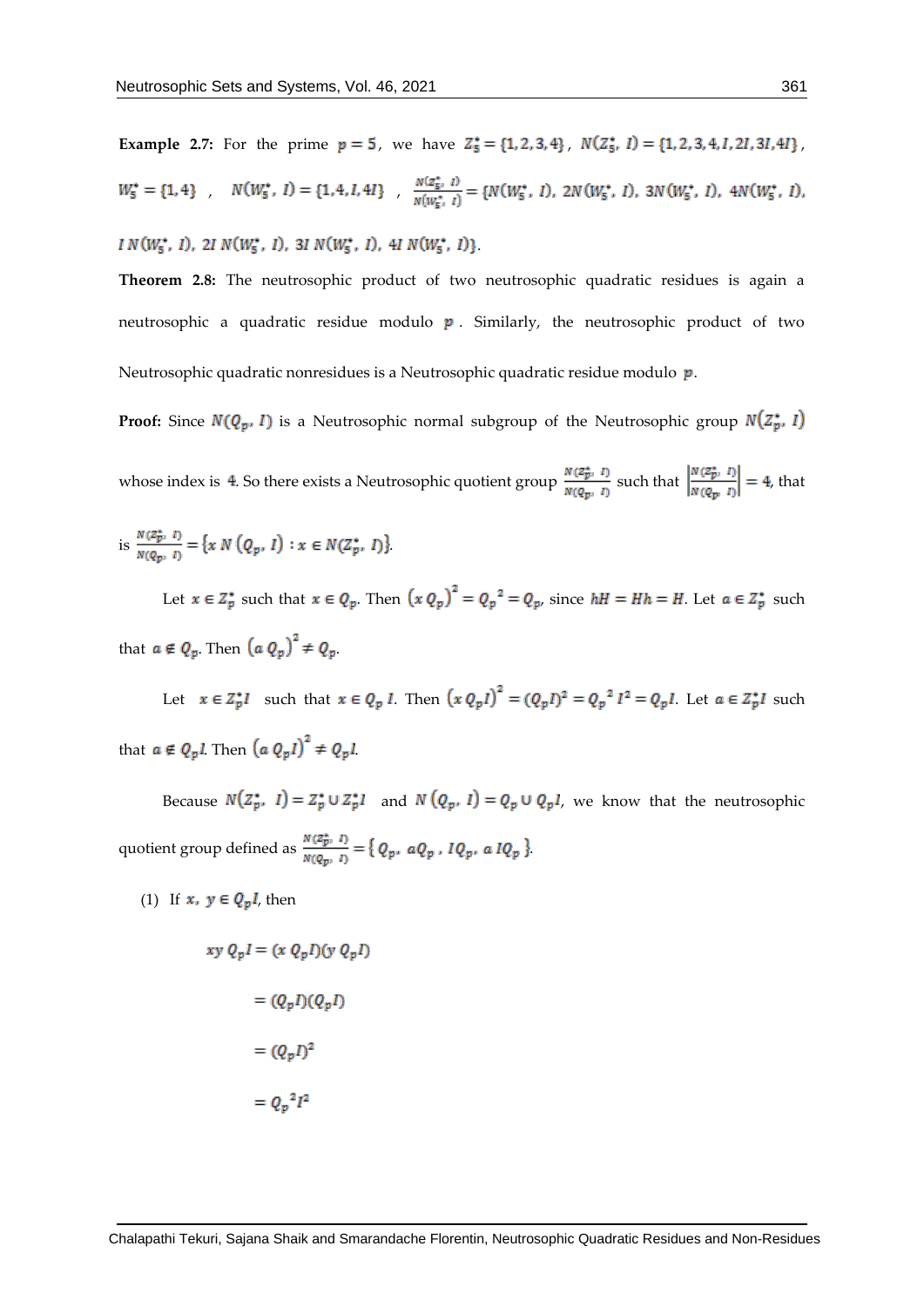$$
= Q_p l, \text{ since } Q_p^2 = Q_p,
$$

and thus  $xy \in Q_p l$ .

(2) If  $x, y \notin Q_pI$ , then  $x, y \in \overline{Q_p}$ . So there exists  $\overline{a}, \overline{b} \in \overline{Q_p}$  such that  $x = \overline{a}I$  and  $y = \overline{b}I$ . Then

$$
xy Q_p I = (\bar{a} I)(\bar{b} I) Q_p
$$
  
=  $(\bar{a} \bar{b})I Q_p$   
=  $I((\bar{a} \bar{b}) Q_p)$   
=  $I Q_p$ , since  $\bar{a}, \bar{b} \in \overline{Q_p} \Rightarrow \bar{a} \bar{b} \in Q_p$  and  $\bar{a} \bar{b} Q_p = Q_p$ 

Hence  $xy \in Q_p l$ .

(3) If  $x \in Q_p I$  and  $y \notin Q_p I$ , then

$$
xy Q_p I = (x Q_p I)(y Q_p I)
$$
  
=  $(Q_p I)(y Q_p I)$ , since  $x \in Q_p I \Leftrightarrow x Q_p I = Q_p I$   
=  $y (Q_p I)^2$   
=  $y Q_p{}^2 I^2$   
=  $y Q_p I$   
 $\neq Q_p I$ , since  $y \notin Q_p I$  iff  $y Q_p I \neq Q_p I$ .

Hence  $xy \notin Q_p l$ . This proves the theorem.

Now, let us start with simple undirected graphs of neutrosophic quadratic residue and Neutrosophic quadratic Nonresidue graphs of the Neutrosophic graph  $N(\mathbb{Z}_p^*$ , I) whose vertices are members in the Neutrosophic graph  $N(\mathbb{Z}_p^*$ , *I*) where  $p$  is an odd prime.

#### **3. Neutrosophic Quadratic Residue Graphs**

Structurally, many real-world concepts, aspects, and situations can be described by using and applying diagrams of a set of vertices with edges joining pairs of these vertices. So, a mathematical

abstraction of this type of diagram gives rise to the concept of a graph. A graph  $\boldsymbol{G}$  and is denoted by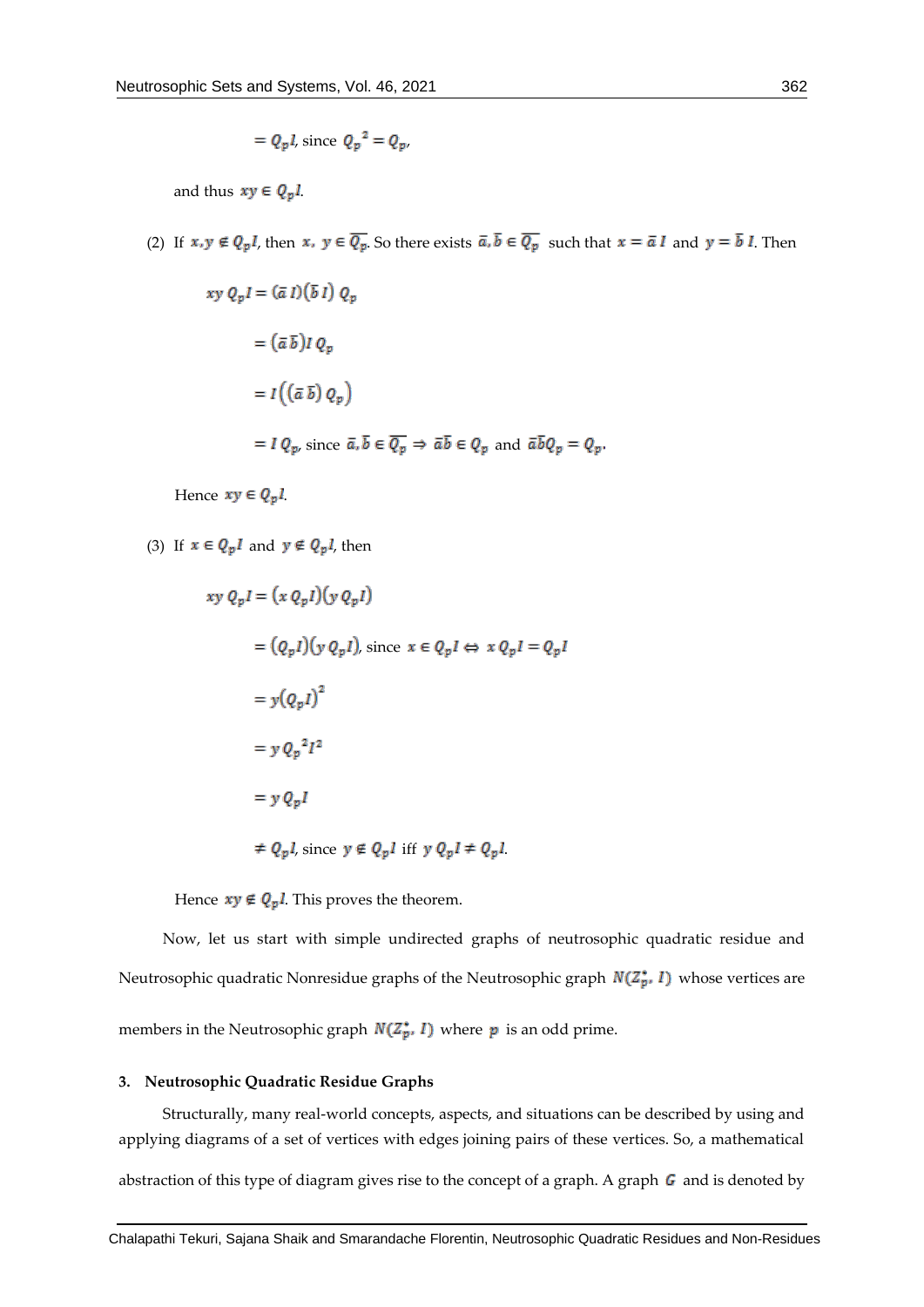$G = (V, E)$ , where  $V = V(G)$  and  $E = E(G)$  vertex and edge sets of G, respectively. A graph G is said to be connected if there is at least one path between every two vertices in  $\bm{G}$  and disconnected if  $\overline{G}$  has at least one pair of vertices between which there is no path. Every graph  $\overline{G}$  consists of one or more connected graphs as subgraphs, and each such connected subgraph of  $G$  is called a component of  $G$ , and each component of  $G$  is denoted by  $Comp(G)$ . It is clear that every connected graph contains only one component and every disconnected graph of more than one vertex contains two or more components. Now a graph  $\boldsymbol{G}$  is said to be complete if every vertex in  $\boldsymbol{G}$  is connected to another vertex in  $\boldsymbol{G}$ .

A complete graph of order *n* is denoted by  $K_n$  and it has exactly  $\frac{n(n-1)}{2} = n_{c_2}$ edges, and it is called the size of  $K_n$ . If  $u$  is a vertex of  $G$ , then the number of edges incident on a vertex  $u$  is called the degree of **u** and it is denoted by  $deg(u)$ . In particular, if  $deg(u) = k$  for every vertex **u** in G, then G is called a k -regular graph. A graph G is said to be bipartite if its vertex set V can be partitioned into two non-empty disjoint subsets  $V_1$  and  $V_2$  such that each edge of G connects a vertex of  $V_1$  to a vertex of  $V_2$ , and the pair  $(V_1, V_2)$  is called bipartite of G. Similarly, G is called a complete bipartite graph if each vertex of  $V_1$  is adjacent to each vertex of  $V_2$ . Now, consider two graphs  $G = (V, E)$  and  $G' = (V', E')$ , then G and G' are isomorphic to each other and it is denoted by  $G \cong G$  if there is a one-to-one correspondence between their vertices and between their edges such that the incidence relationship is preserved, see [10].

**Definition 3.1:** An undirected simple graph  $G(Z_p^*, Q_p, I)$  is called a Neutrosophic quadratic residue graph of the Neutrosophic group  $N(\mathbb{Z}_p^*,I)$  whose vertex set is  $N(\mathbb{Z}_p^*,I)$  and two distinct vertices x and **y** are adjacent in  $G(Z_p^*, Q_p, I)$  if and only if  $xy \in N(Q_p, I)$ .

Before studying the properties of neutrosophic quadratic residue graphs, we give two examples to illustrate their usefulness.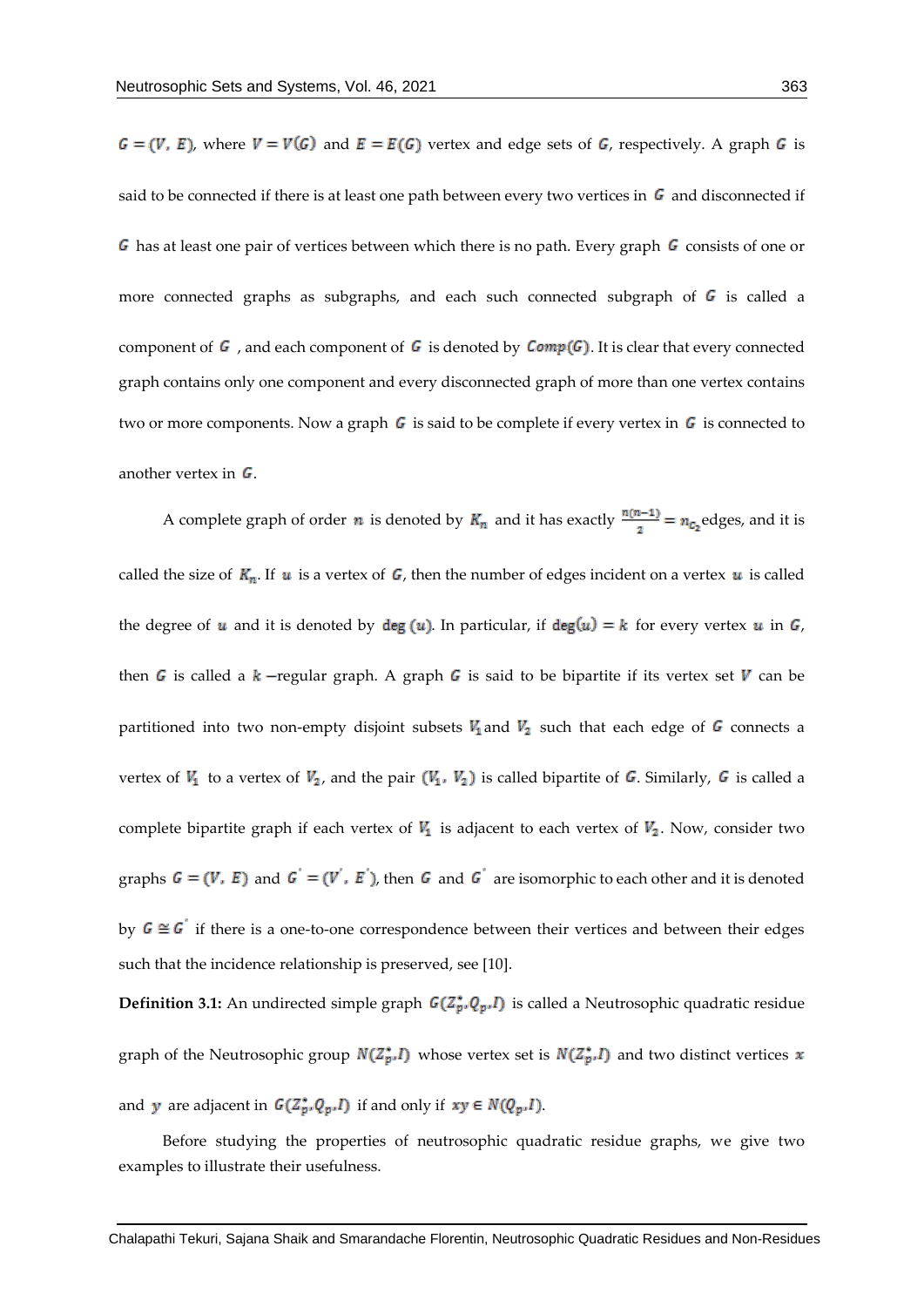**Example 3.2:** Since  $N(Z_5^*, l) = \{1, 2, 3, 4, l, 2l, 3l, 4l\}$  is the vertex set of the graph  $G(Z_5^*, Q_5, l)$ ,

where  $N(Q_5,\; I)=\{1,4,\; I,\; 4I\}$ 



**Figure 1.** Neutrosophic Quadratic Residue Graph  $G(Z_5^*, Q_5, I)$  of modulo 5.

**Example 3.3:** For  $p = 7$ , we have  $N(Z_7^*, I) = \{1, 2, 3, 4, 5, 6, I, 2I, 3I, 4I, 5I, 6I\}$  and  $N(Q_7, I) = \{1, 2, 4, I, 2I, 4I\}$ . Then the graph  $G(\mathbb{Z}_7^*, Q_7, I)$  is represented as follows.



**Figure 2.** Neutrosophic Quadratic Residue Graph  $G(Z_7^*, Q_7, I)$  of modulo 7.

In this section, the basic properties of  $G(Z_p^*, Q_p, I)$  being studied. We begin with the disconnectedness of the graph  $G(\mathbb{Z}_p^*, Q_p, I)$ .

**Theorem 3.4:** For  $p > 2$ , the graph  $G(\mathbb{Z}_p^*, Q_p, I)$  is disconnected. In particular, graph  $G(\mathbb{Z}_p^*, Q_p, I)$ is the disjoint union of two complete components.

**Proof:** Let  $p > 2$  be an odd prime. Then the vertex set of neutrosophic quadratic residue graph  $G(Z_p^{\bullet}, Q_p, I)$  is  $N(Z_p^{\bullet}, I)$ . But

$$
N(Z_p^*, I) = N(Q_p, I) \cup N(\overline{Q_p}, I)
$$

$$
= (Q_p \cup Q_p I) \cup (\overline{Q_p} \cup \overline{Q_p} I)
$$

where  $(Q_p \cup Q_p I) \cap (\overline{Q_p} \cup \overline{Q_p} I) = \emptyset$ . This gives us that the vertex set  $N(Z_p^*, I)$  is partitioned into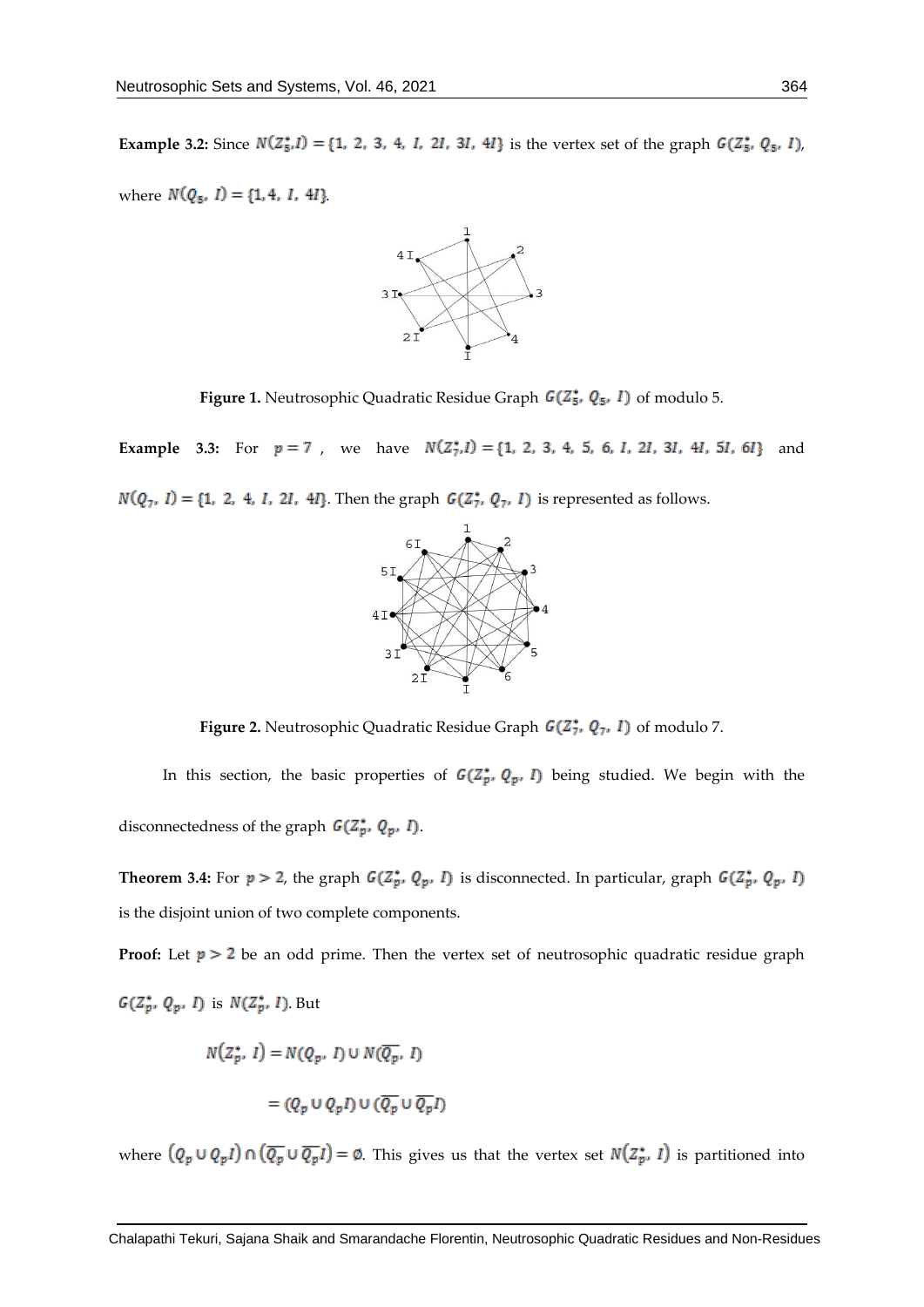two disjoint unions of  $(Q_p \cup Q_p I)$  and  $(\overline{Q_p} \cup \overline{Q_p} I)$ . So, because of Theorem 2.8, we clear that  $G(Z_p^*, Q_p, I)$  is disconnected. Now consider the following three cases.

**Case 1:** Suppose  $x$ ,  $y \in N(Q_p, I)$ . Then obviously  $xy \in N(Q_p, I)$ . This implies that there exists an edge between any two vertices  $x$  and  $y$  in the graph  $G(Z_p^*, Q_p, I)$ . Thus,  $G(Z_p^*, Q_p, I)$  has a complete subgraph, say  $Comp(Z_p^*, Q_p, I)$  whose vertex set is  $N(Q_p, I)$ .

**Case 2:** Suppose  $x$ ,  $y \in N(\overline{Q_p}, I)$ . Then again by Theorem 2.8,  $xy \in N(\overline{Q_p}, I)$ . So, in this case also there exists an edge between every two vertices x and y in the graph  $G(\mathbb{Z}_p^*, Q_p, I)$ . Thus, the graph,  $G(Z_p^*, Q_p, I)$  has another complete subgraph, say  $Comp(Z_p^*, \overline{Q_p}, I)$  whose vertex set is  $N(\overline{Q_p}, I)$ 

**Case 3:** Suppose  $x \in N(Q_p, I)$  and  $y \in N(\overline{Q_p}, I)$ . Then  $xy \notin N(Q_p, I)$ . It gives us that there is no edge between  $x$  and  $y$  when  $x \in N(Q_p, I)$  and  $y \in N(\overline{Q_p}, I)$ .

From the above three cases, we conclude that  $Comp(Z_p^*, Q_p, I)$  and  $Comp(Z_p^*, \overline{Q_p}, I)$  are two disjoint complete components of the graph  $G(Z_p^*, Q_p, I)$  such that

$$
G(Z_p^*, Q_p, I) = Comp(Z_p^*, Q_p, I) \cup Comp(Z_p^*, \overline{Q_p}, I)
$$

**Example 3.5:** Two components of the graph  $G(Z_5, Q_5, I)$  as shown below.



**Figure 3.** Components of the graph  $G(Z_5, Q_5, I)$ .

For each odd prime  $p$ , the structure of  $G(Z_p^*, Q_p, I)$  is easy to describe, because it contains the following properties: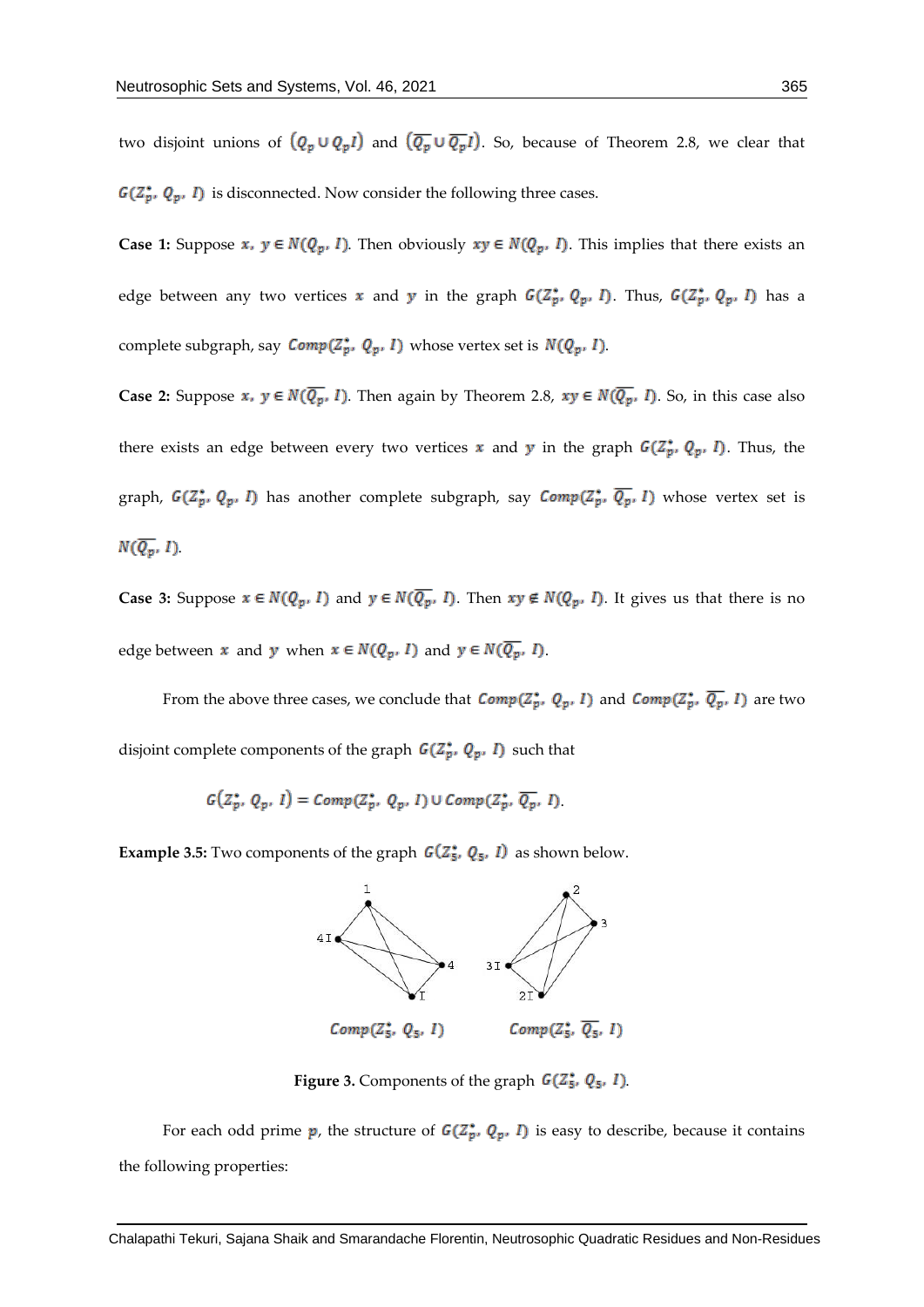- 1.  $G(\mathbb{Z}_p^*, Q_p, I)$  contains two disjoint connected components for each  $p > 2$ .
- 2. Each component of  $G(Z_p^*, Q_p, I)$  contains even and odd cycles for  $p \ge 5$ .
- 3. Each component of  $G(\mathbb{Z}_p^*, Q_p, I)$  is not a bipartite graph for  $p \geq 3$ .

The next result gives useful and important properties of the components of the graph  $G(Z_p^*, Q_p, I)$  when  $p > 2$ .

**Theorem 3.6:** For each prime  $p > 2$ , Comp  $(\mathbb{Z}_p^*, Q_p, I) \cong \text{Comp}(\mathbb{Z}_p^*, \overline{Q_p}, I)$ .

**Proof:** For each prime  $p > 2$ , the Neutrosophic quadratic residue and non-residue sets of  $N(Z_p^*, I)$ are given by  $N(Q_p, I) = Q_p \cup Q_p I$  and  $N(\overline{Q_p}, I) = \overline{Q_p} \cup \overline{Q_p} I$ .

These are the vertex sets of the components  $Comp(Z_p^*, Q_p, I)$  and  $Comp(Z_p^*, \overline{Q_p}, I)$ , respectively. Also, we have  $|N(Q_p, I)| = \frac{p-1}{2} + \frac{p-1}{2} = p-1 = |N(\overline{Q_p}, I)|$ . Now to prove that *Comp*  $(\mathbb{Z}_p^*, Q_p, I)$  and *Comp*  $(\mathbb{Z}_p^*, \overline{Q_p}, I)$  are isomorphic as groups. For this, we define a function  $f: N(Q_p, I) \to N(\overline{Q_p}, I)$  by the relation  $f(u) = v$  for every  $u \in N(Q_p, I)$  and  $v \in N(\overline{Q_p}, I)$ . Because of  $|N(Q_p, I)| = p - 1$  and  $|N(\overline{Q_p}, I)| = p - 1$ , the map f is a one-to-one correspondence.

Now, suppose  $\bar{e}$  be an edge with end vertices  $v$  and  $v$  in the component *Comp*  $(Z_p^*, \overline{Q_p}, I)$ . Then  $\bar{e} = (v, v^{'}) \Leftrightarrow \bar{e} = (f(u), f(u^{'}))$ 

```
\Leftrightarrow \bar{e} = f(u, u')\Leftrightarrow \bar{e} = f(e)
```
where  $\mathbf{e} = (u, u')$  be an edge with end vertices **u** and **u** in **Comp**  $(\mathbb{Z}_p^*, Q_p, I)$ . This shows that there is a one-to-one correspondence between their vertices and their edges such that the incidence relationship is preserved. Hence,  $Comp(Z_p^*, Q_p, I) \cong Comp(Z_p^*, \overline{Q_p}, I)$ .

The following example illustrates the procedure of the above theorem 3.6 clearly.

**Example 3.7:** Since  $N(Q_5, I) = \{1, 4, I, 4I\}$  and  $N(\overline{Q_5}, I) = \{2, 3, 2I, 3I\}$ . Using the map  $f: N(Q_5, I) \to N(\overline{Q_5}, I)$  as above, write the equations  $f(1) = 2$ ,  $f(4) = 3$ ,  $f(I) = f(2I)$  and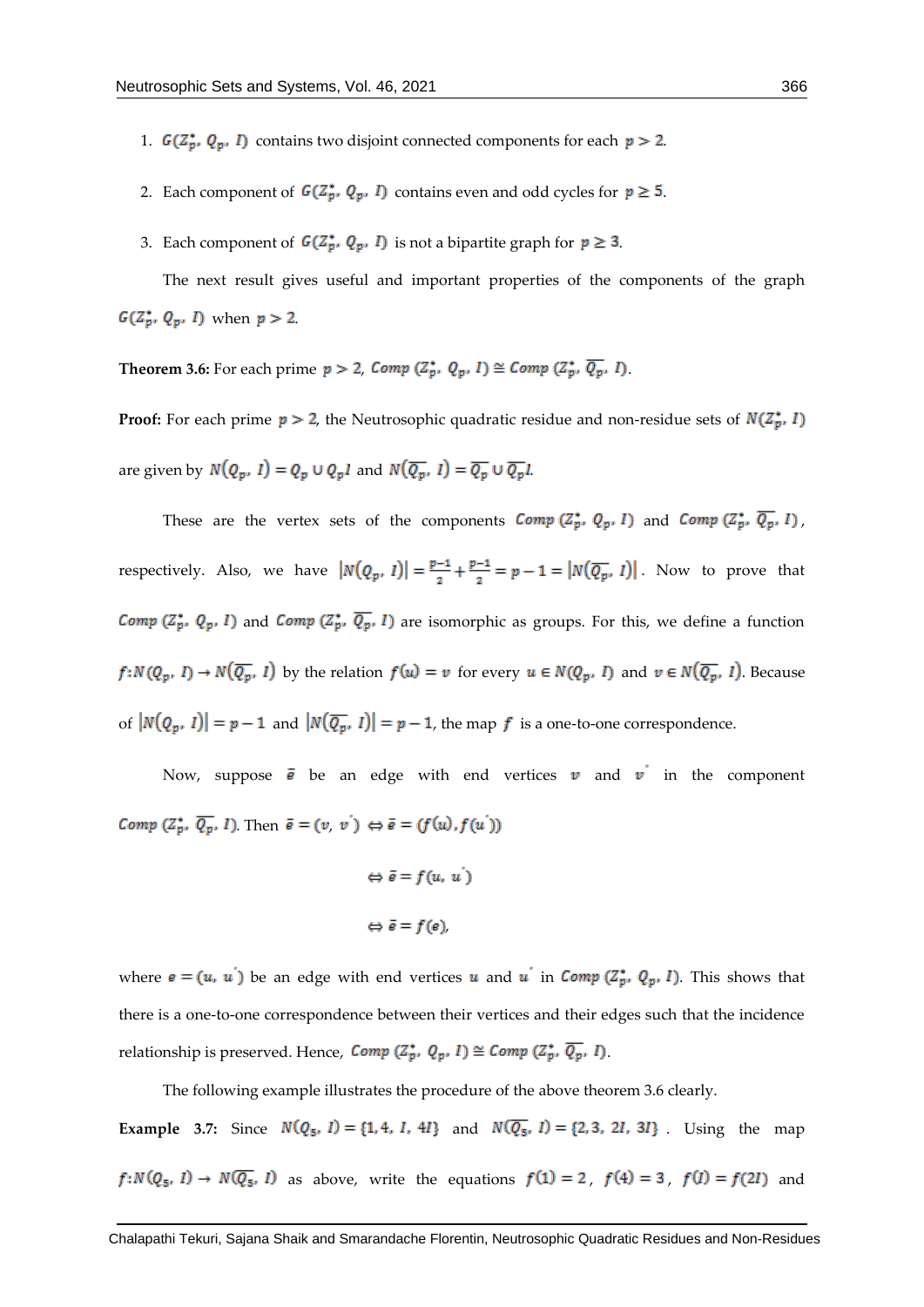$f(4I) = f(3I)$ . These equations show that f is a one-to-one correspondence between the graph components Comp ( $Z_5^*$ ,  $Q_5$ , I) and Comp ( $Z_5^*$ ,  $\overline{Q_5}$ , I), and thus which are isomorphic as graphs.

This special case of the above theorem when  $p > 2$  occurs frequently and so we isolate it as a corollary.

**Corollary 3.8:** Each component of the neutrosophic quadratic residue graph is isomorphic to the complete graph  $K_{p-1}$ .

**Proof:** Due to Theorem 3.6, the only possibility of the graph  $Comp(Z_p^*, Q_p, I)$  is *Comp*  $(\mathbb{Z}_p^*, Q_p, I) \cong \text{Comp}(\mathbb{Z}_p^*, \overline{Q_p}, I)$ . Therefore, the order and size of each component are  $p-1$ and  $\binom{p-1}{2}$ , respectively, and thus each component of the graph  $G(\mathbb{Z}_p^*, Q_p, I)$  is isomorphic to the complete graph  $K_{p-1}$ .

**Example 3.9:** *Comp*  $(\mathbb{Z}_5^*, Q_5, I) \cong K_4$  and *Comp*  $(\mathbb{Z}_7^*, Q_7, I) \cong K_6$ .

The integer p is prime if and only if  $p = 2$  or  $p \equiv 3 \pmod{4}$   $p \equiv 1 \pmod{4}$ . But, this paper p will denote odd prime integer such that either  $p \equiv 1 \pmod{4}$  or  $p \equiv 3 \pmod{4}$ . These prime integers are weapons for verifying two components of the graph  $G(Z_p^*, Q_p, I)$  are Eulerian or not. It is now the time for determining the cases in which the components of the graph  $G(\mathbb{Z}_p^*, Q_p, I)$  are Eulerian, but first, we recall the following well-known result.

**Theorem 3.10 [10]:** A connected graph  $\bf{G}$  is Eulerian if and only if the degree of each vertex of  $\bf{G}$  is even.

For  $p \equiv 1 \pmod{4}$  or  $p \equiv 3 \pmod{4}$ , the following theorems show that  $G(\mathbb{Z}_p^*, Q_p, I)$  could not be Eulerian.

**Theorem 3.11:** If  $p \equiv 1 \pmod{4}$  or  $p \equiv 3 \pmod{4}$ , then each component of  $G(Z_p^*, Q_p, I)$  is not Eulerian.

**Proof:** Suppose on contrary that each component of  $G(\mathbb{Z}_p^*, Q_p, I)$  is Eulerian, which implies that the degree of each vertex is even. By Theorem 3.6, it is clear that

 $Comp(Z_n^*, Q_n, I) \cong Comp(Z_n^*, \overline{Q_n}, I) \cong K_{n-1}$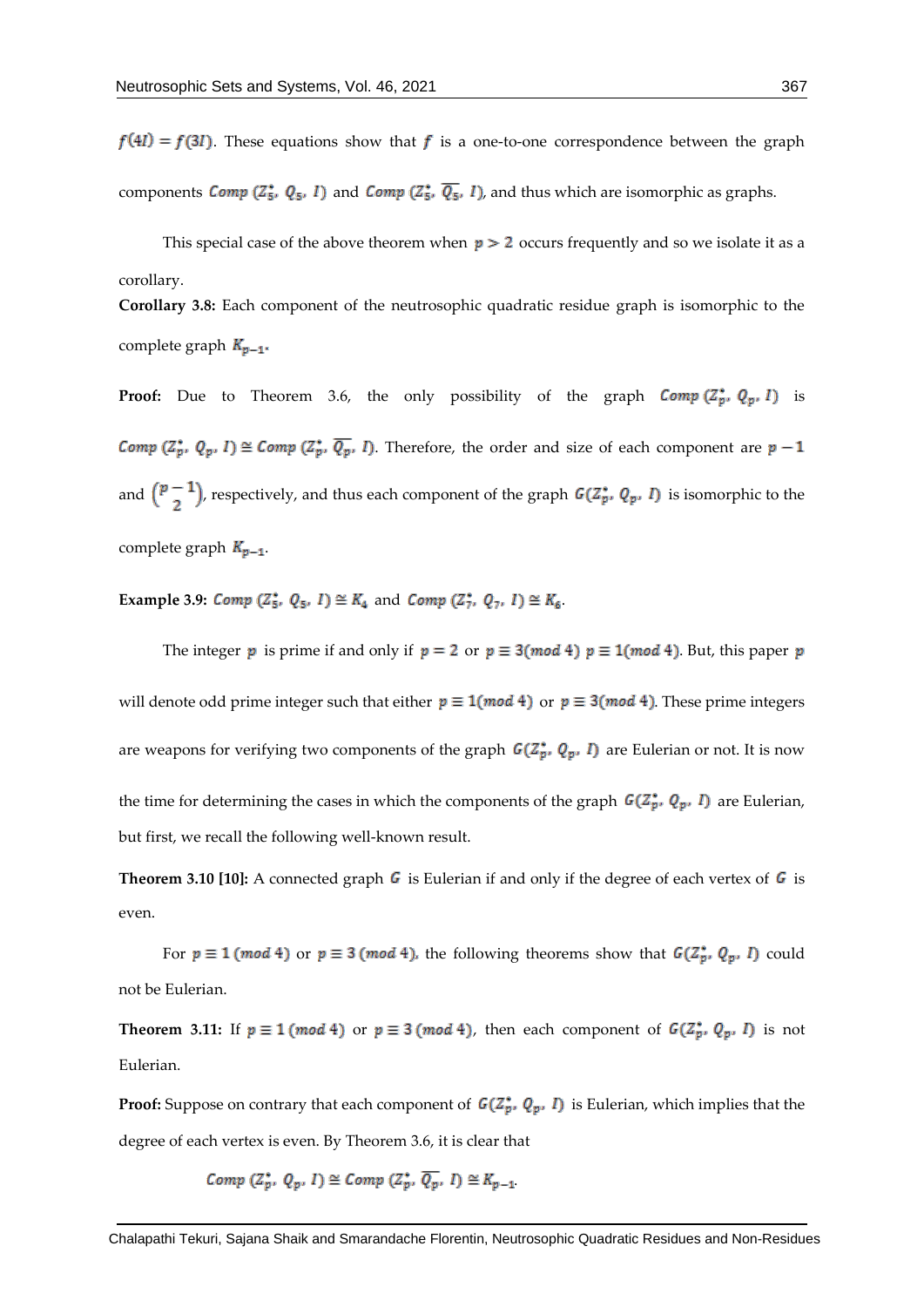So, for every vertex  $x$  in  $G(Z_p^*, Q_p, I)$ , we have

 $\deg(x) = (p-1) - 1 = p-2.$ 

$$
\deg(x) = (4q + 1) - 2 = 4q - 1
$$
, which is odd. Similarly, we can show that 
$$
\deg(x) = (4q + 3) - 2 = 4q + 1
$$
, which is also odd. Hence, we found that the degree of each vertex in the graph  $G(Z_p^*, Q_p, I)$  can not be even. This contraposition shows that each component of  $G(Z_p^*, Q_p, I)$  is never Eulerian when  $p \equiv 1 \pmod{4}$  or  $p \equiv 3 \pmod{4}$ .

#### **4. Neutrosophic Quadratic Nonresidue Graphs**

In this section, we establish a complement graph of the neutrosophic quadratic residue graph  $G(Z_p^*, Q_p, I)$ , which is denoted by  $\bar{G}(Z_p^*, \overline{Q_p}, I)$  and it is called a Neutrosophic quadratic nonresidue graph whose vertex set is the Neutrosophic group  $N(Z_p^*, I)$  and edge set is  $E(\bar{G}(Z_p^*, \overline{Q_p}, I)) = \{(x, y) : x, y \in N(Z_p^*, I) \text{ and } xy \in N(\overline{Q_p}, I)\}\$ 

**Example 4.1:** Since  $N(Z_3^*, I) = \{1, 2, I, 2I\}$  and  $N(\overline{Q_3}, I) = \{2, 2I\}$ . The Neutrosophic quadratic nonresidue graph of  $N(Z_3^*, I)$  is shown below.



**Figure 4.** The graph  $\bar{G}(\mathbb{Z}_{3}^{*}, \overline{Q_{3}}, I)$ .

Now several interesting properties of these graphs on Neutrosophic quadratic nonresidues of modulo  $\boldsymbol{p}$  have been obtained.

We begin with the basic properties of  $\bar{G}(Z_p^*, \overline{Q_p}, I)$ .

**Theorem 4.2:** The Neutrosophic quadratic nonresidue graph  $\bar{G}(\mathbb{Z}_p^*, \overline{Q_p}, I)$  is connected.

**Proof:** By the Theorem 2.8,  $xy \in N(\overline{Q_p}, I)$  whenever  $x \in N(Q_p, I)$  and  $x \in N(\overline{Q_p}, I)$ . This relates,

for each  $1 \leq i \leq \frac{p-1}{2}$ , we have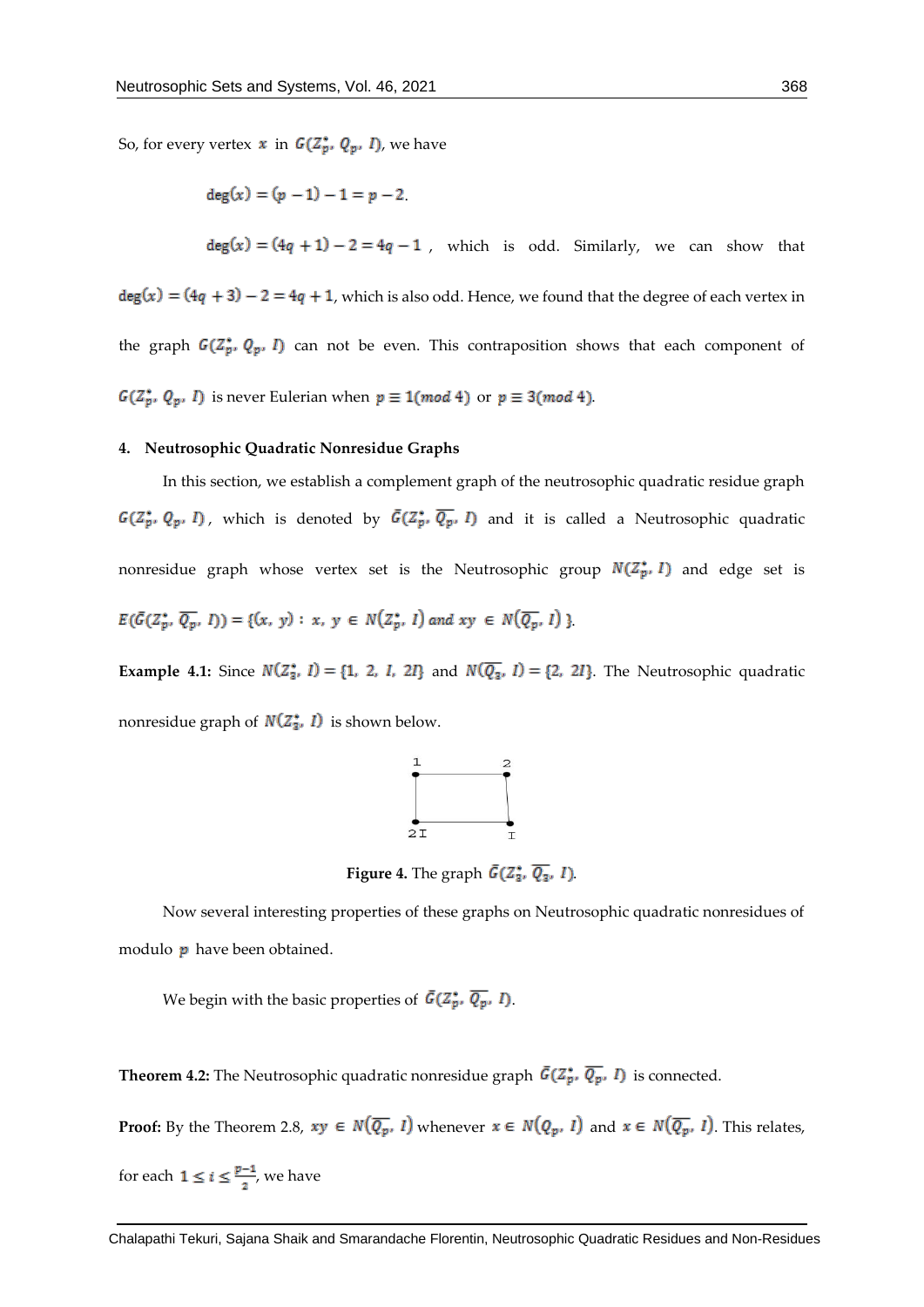$$
Q_p = \left\{ x_1, x_2, ..., x_{\frac{p-1}{2}} \right\},\
$$
  
\n
$$
Q_p I = \left\{ x_1 I, x_2 I, ..., x_{\frac{p-1}{2}} I \right\},\
$$
  
\n
$$
\overline{Q_p} = \left\{ y_1, y_2, ..., y_{\frac{p-1}{2}} \right\} \text{ and }
$$
  
\n
$$
\overline{Q_p} I = \left\{ y_1 I, y_2 I, ..., y_{\frac{p-1}{2}} I \right\}
$$

These sets determine the elements

$$
x_1y_1, x_1y_2, ..., x_1y_i ;
$$
  
\n
$$
x_2y_1, x_2y_2, ..., x_2y_i ;
$$
  
\n...\n...\n...\n...\n...\n...\n...\n...\n...\n...\n
$$
(x_1I)(y_1I), (x_1I)(y_2I), ..., (x_1I)(y_iI),
$$
  
\n
$$
(x_2I)(y_1I), (x_2I)(y_2I), ..., (x_2I)(y_iI),
$$
  
\n...\n...\n...\n
$$
(x_iI)(y_1I), (x_iI)(y_2I), ..., (x_iI)(y_iI),
$$

... ... ...

are elements in  $N(\overline{Q_p}, I)$  and which are the edges in the graph  $\bar{G}(Z_p^*, \overline{Q_p}, I)$ . Consequently, there is a path between any two distinct vertices in  $\bar{G}(Z_p^*, \overline{Q_p}, I)$  and hence  $\bar{G}(Z_p^*, \overline{Q_p}, I)$  is connected.

**Theorem 4.3:** The Neutrosophic quadratic nonresidue graph  $\bar{G}(Z_p^*, \overline{Q_p}, I)$  is  $(p - 1)$ - regular.

**Proof:** If x is any vertex of the Neutrosophic quadratic nonresidue graph  $\bar{G}(\mathbb{Z}_p^*, \overline{Q_p}, I)$ , then x must be an element of the Neutrosophic group  $N(Z_p^*, I)$ . So there exist Neutrosophic quadratic residues  $N(Q_p, I)$  and nonresidues  $N(\overline{Q_p}, I)$  such that

$$
N(Z_p^*, I) = N(Q_p, I) \cup N(\overline{Q_p}, I).
$$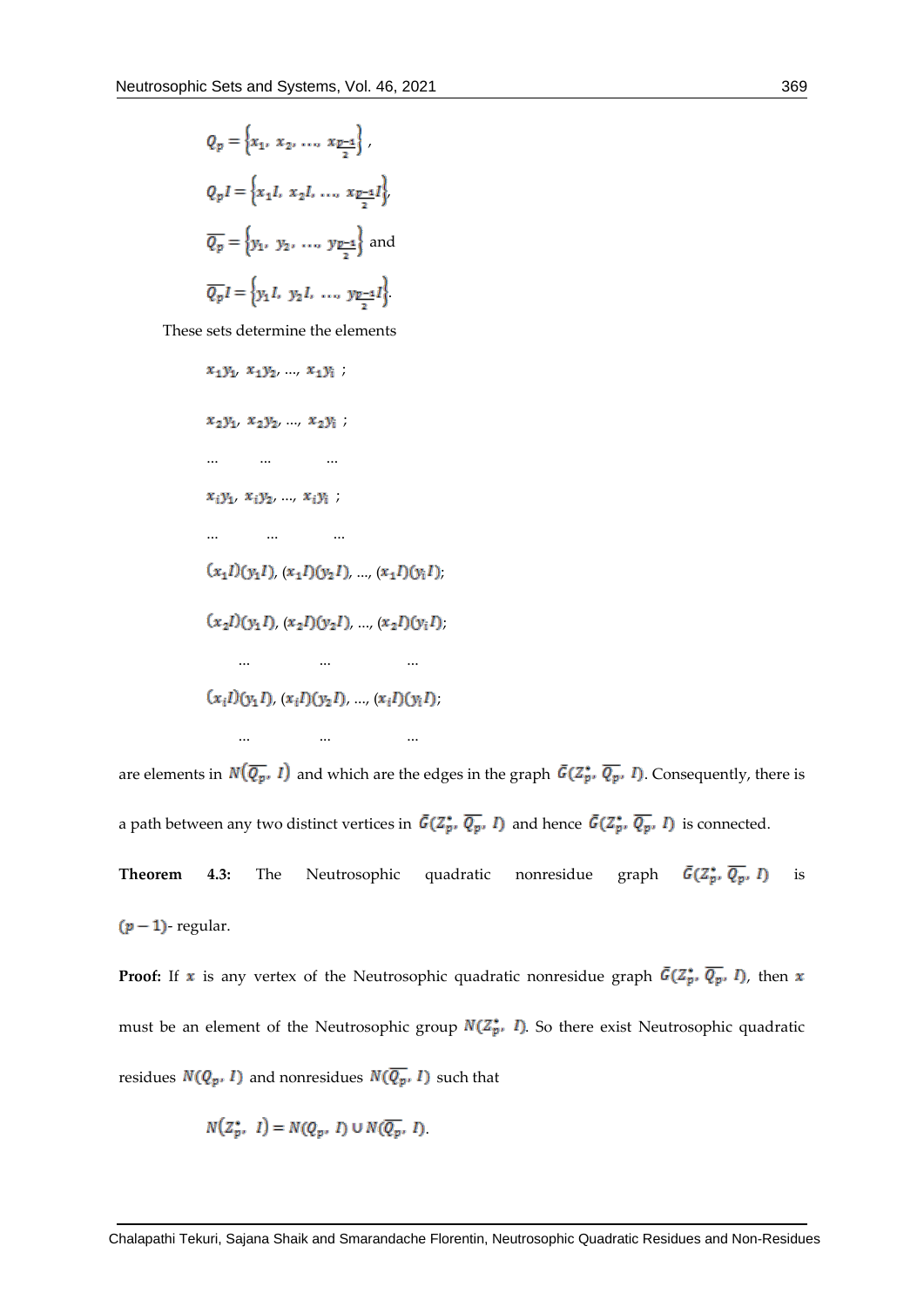This partition of the vertex set of the graph  $\bar{G}(Z_p^*, \overline{Q_p}, I)$  implies that either  $x\in N(Q_p,\,I)$  or  $x\in N(\overline{Q_p},\,I)$ 

Now  $x \in N(Q_p, I)$ , and if  $N(\overline{Q_p}, I) = \left\{y_1, y_2, ..., y_{\frac{p-1}{2}}, y_1I, y_2I, ..., y_{\frac{p-1}{2}}I\right\}$  then by Theorem 2.8  $xN(\overline{Q_p}, I) = \left\{ xy_1, xy_2, ..., xy_{\frac{p-1}{2}}, xy_1I, xy_2I, ..., xy_{\frac{p-1}{2}}I \right\} = N(\overline{Q_p}, I)$ 

It gives that the vertex  $\boldsymbol{x}$  is adjacent to every element in  $N(\overline{Q_p}, I)$ . This means that

$$
deg(x) = |N(\overline{Q_p}, 1)|
$$
  
=  $|\overline{Q_p} \cup \overline{Q_p}1|$   
=  $|\overline{Q_p}| + |\overline{Q_p}1|$   
=  $\frac{p-1}{2} + \frac{p-1}{2}$   
=  $p - 1$ .

Next  $x \in N(\overline{Q_p}, I)$  and if  $N(Q_p, I) = \left\{x_1, x_2, ..., x_{\frac{p-1}{2}}, x_1I, x_2I, ..., x_{\frac{p-1}{2}}I\right\}$ . Then, again by the Theorem 2.8,

$$
x\,N(Q_p,\,I)=N(\overline{Q_p},\,I)
$$

It yields that  $deg(x) = p - 1$ , proving that the Neutrosophic Quadratic nonresidue Graph  $\bar{G}(Z_p^{\star}, \overline{Q_p}, I)$  is  $(p-1)$  – regular.

Finally looking at another basic property of the Neutrosophic quadratic nonresidue graph, we state the following fundamental theorem of graph theory.

**Theorem 4.4 [10]:** If  $\bf{G}$  is a simple undirected graph of the size  $\bf{E}$  Then  $\sum_{x \in V(G)} \deg(x) = 2|E|.$ 

**Theorem 4.5:** The size of the graph  $\bar{G}(\overline{Z_p^*}, \overline{Q_p}, I)$  is  $(p-1)^2$ .

**Proof:** By the Theorem 4.3 and theorem 2.5, the size of the graph  $\bar{G}(Z_p^*, \overline{Q_p}, I)$  is denoted by  $|E(\bar{G})|$ and defined as

$$
|E(\bar{G})| = \frac{1}{2} \sum_{x \in N(Z_p^*, I)} \deg(x)
$$